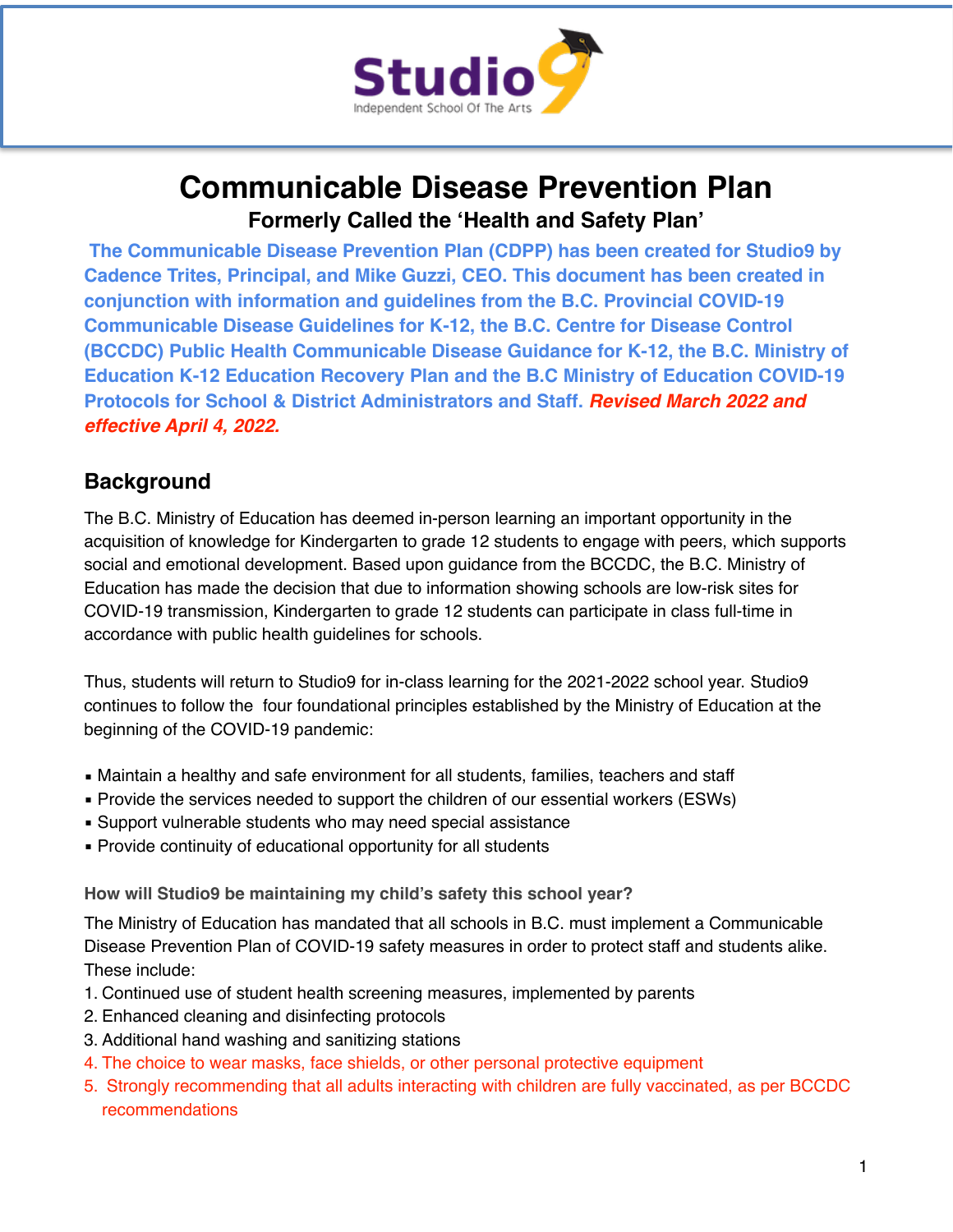- 6. Reminders for students and staff to implement 'personal space' (defined as the distance from which a person feels comfortable being next to another person) when interacting with one another
- 7. Preventing crowding, particularly at the start and end of the school day
- 8. Avoiding close face-to-face contact whenever possible
- 9. Managing flow of people in common areas to minimize crowding
- 10. Ensuring prevention measures are in staff-only areas as well as the school at large
- 11. Limiting the amount of visitors allowed inside of the school

\*Please note that the term 'mask' in this document means a non-medical mask or face covering. Medical-grade masks are not recommended within school settings for general use.

#### **Will remote learning still be available for my child who attends Studio9?**

At this time, Studio9 is only able to offer in-class instruction. Should your child be ill, away from the school for a small period of time, or asked to self-isolate by Interior Health, Studio9 will be able to support her/him with supplemental assignments to work on at home for up to two consecutive weeks. However, the nature of Studio9's program is conducive to regular attendance.

#### **How will student mental health and well-being be attended to during this time?**

During the 2021-2022 school year, considerations will be made as to creating a mentally healthy environment with trauma-informed support for students who require this. Students may have experienced trauma during the COVID-19 pandemic, therefore it is important that staff and students feel supported in recognizing and reporting to signs of trauma. Studio9 is committed to utilizing traumainformed practice when working with students/staff, which includes:

- Providing inclusive and compassionate learning environments
- Understanding coping strategies
- Supporting independence
- Helping to minimize additional stress/trauma by addressing individual needs of students and staff

In responding to situations of trauma, Studio9 staff will be using the Ministry of Education traumainformed practice resources on the Erase website [\(https://mytrainingbc.ca/traumainformedpractice/\)](https://mytrainingbc.ca/traumainformedpractice/).

Students will continue to receive the same level of care and compassion from Studio9 staff members as was prior to the start of the COVID-19 pandemic. Students will be carefully monitored by teachers and teaching staff as to changes in their baseline mental health and behaviour, and any discrepancies will be reported to their parents/guardians immediately. Studio9 staff will continue to support student personal practices using positive and inclusive approaches. Studio9 will avoid punitive measures or enforcement activities that exclude students from fully participating in school or that could result in stigma.

Studio9 will continue to recommend that staff and parents utilize the following mental health resources:

• Ministry of Children and Family Development: Healing Families, Helping Systems: A Trauma-Informed [Practice Guide for Working with Children, Youth, and Families \(https://www2.gov.bc.ca/assets/gov/](https://www2.gov.bc.ca/assets/gov/health/child-teen-mental-health/trauma-informed_practice_guide.pdf) health/child-teen-mental-health/trauma-informed practice quide.pdf)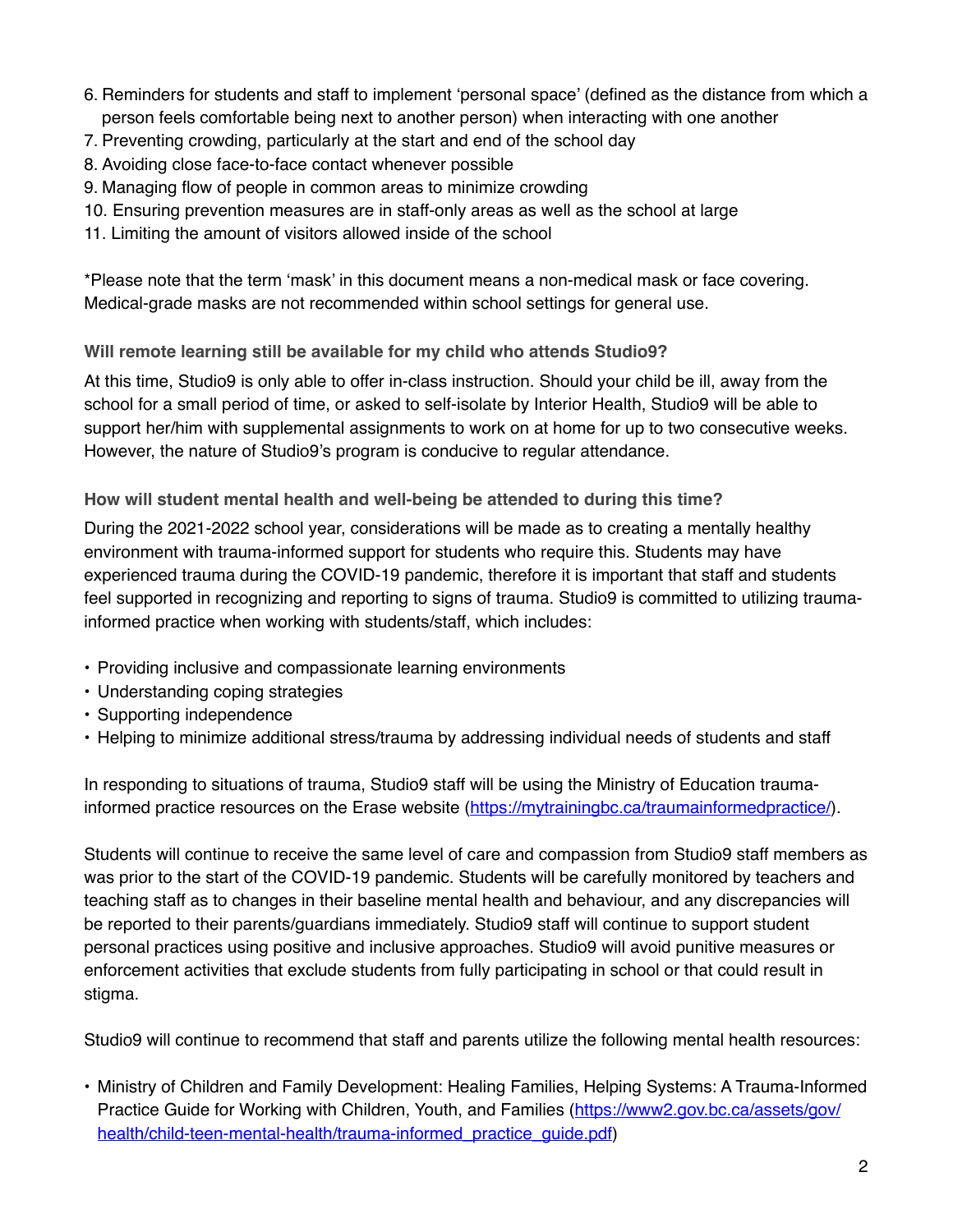- Linda O'Neill- Trauma Informed in the Classroom ([https://web.unbc.ca/~loneill/onesheet.pdf\)](https://web.unbc.ca/~loneill/onesheet.pdf)
- North American Centre for Threat Assessment & Trauma Response: Education as a Special Consideration [\(https://nactatr.com/news/files/EducationSpecialConsideration.pdf\)](https://nactatr.com/news/files/EducationSpecialConsideration.pdf)

#### **What happens if there is an exposure to COVID-19 at Studio9?**

Studio9 will undertake the responsibility to continue to track and report daily attendance rates (staff and students away), and identify any illness-related absenteeism to the Ministry of Education through the attendance/reporting system MyEDBC. Studio9 will be comparing current attendance rates to the previous year in order to determine if any potential activity signals (a threshold that indicates further investigation is warranted by public health to determine if additional actions are required) related to attendance have been met. The potential activity signals are if our school attendance is 10% below historical levels, if fewer than 75% of the students in a homeroom class are in attendance, or where an abnormal number of students are away due to illness over 2-3 days.

When a potential activity signal is met, Studio9 will notify the Independent Schools Rapid Response Team. We may also notify the homeroom class or school community via email. Studio9 will also work with Medical Health Officers and Interior Health to support the distribution of public health information and/or take additional actions when directed by public health.

Students who have been asked by Interior Health to self-isolate will be supported in continuing their educational program for the period of time directed by Interior Health.

### **Communication**

Studio9 will not be providing any public statements or communications to staff/families of students about potential activity signals or suspected/confirmed COVID-19 school exposures unless directed to do so by the Independent Schools Rapid Response Team and/or Interior Health. In the case of a student or staff member who is affected by COVID-19, Studio9 will continue to seek out opportunities to foster compassion and empathy in the school community.

Recent public health guidance recommends that those who test positive for COVID-19 notify those whom they live with, or who they've had intimate contact with. While those who test positive do not need to notify the school or others at school, individuals may still wish to contact Studio9 for this purpose. To protect personal privacy, Studio9 will not be releasing individual contact information for the purpose of an individual seeking to notify others of their test result, nor will Studio9 be notifying others on an individual's behalf.

In the case that Studio9 must temporarily close due to lack of staff to provide the required level of teaching, supervision, support, and/or custodial care to ensure the health and safety of students (a functional closure), the decision to do so will be made in conjunction with our Medical Health Officer and the Ministry of Education. Parents/guardians will be provided with this information via email/text as soon as this decision is made, and details about the functional closure will be included.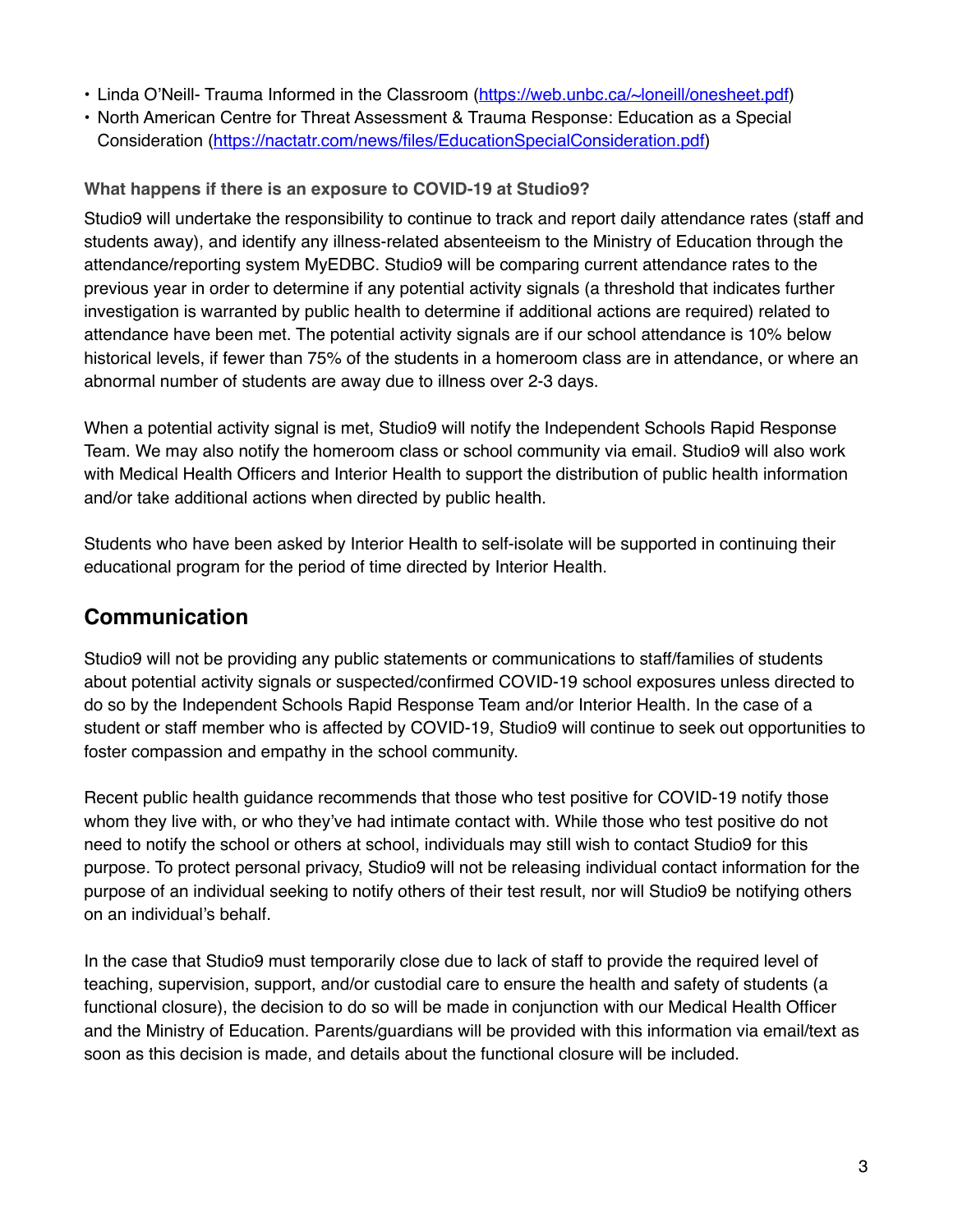## **Safety**

In addition to all other measures detailed in this document, the following measures have been taken to reduce the risk of spread of COVID-19 in our school community. Please note that the term "mask" in this document refers to a non-medical cloth or disposable mask that covers both the nose and mouth.

#### **Access to Campus**

Only Studio9 employees, contractors, and students will be allowed on campus. We are unable to allow siblings, friends, grandparents or other guests to enter the campus. Volunteers/essential visitors will be minimized and must adhere to the information within this document. All visitors must complete a sign in sheet with their name, date, and contact information which is available at the office. All visitors must also have completed the daily health check at [http://www.bced.gov.bc.ca/bulletin/20220121/daily](http://www.bced.gov.bc.ca/bulletin/20220121/daily-health-check---jan-2022.pdf)health-check---jan-2022.pdf, ensure that they are not required to self-isolate before entering, and are aware of the communicable disease protocols/requirements within this document.

All students, staff, volunteers, parents, and other visitors to the school will be provided with health and safety orientations (including updates to communicable disease plans) in order to ensure that all members of the Studio9 community are well informed of their responsibilities and resources available.

Parents/guardians who need to access the office must make an appointment by calling the school at (250) 868-8816. When in the office, parents must maintain personal space with others at all times.

Specialists who are contracted to work with specific children with special needs must also sign in at the office, and maintain personal space from students and staff.

At this time, there will be no access to other parts of the school including washrooms for visitors.

#### **Drop-off /Pick-up Times & Locations**

This year, drop-off and pick-up locations will be separated by grade levels. It is imperative that upon arrival at school, students go immediately to their designated area and stay there for the remainder of time until class begins.

For students in grades K to 5, the drop-off/pick-up location is the front gates near Houghton Road and students must remain on the playground between 8:10 and 8:30 am. The entrance/exit door for grades K-5 students and staff is the doors located closest to the front gates/Houghton Road.

For students in grades 6 to 12, the drop-off/pick-up location is the parking lot gates, and students must remain grassy/paved area between the school and portables between 8:10 and 8:30 am. The entrance/ exit door for grades 6-12 students and staff is the doors located closest to the office.

For all students, before class supervision will be available between 8:10 and 8:30 am. Students will not be allowed entrance to the school prior to 8:30 am, so please ensure that your child has used the washroom before coming to school. Students who do not wish to hold onto bags or other personal items prior to entering the school may place them at a designated outdoor location.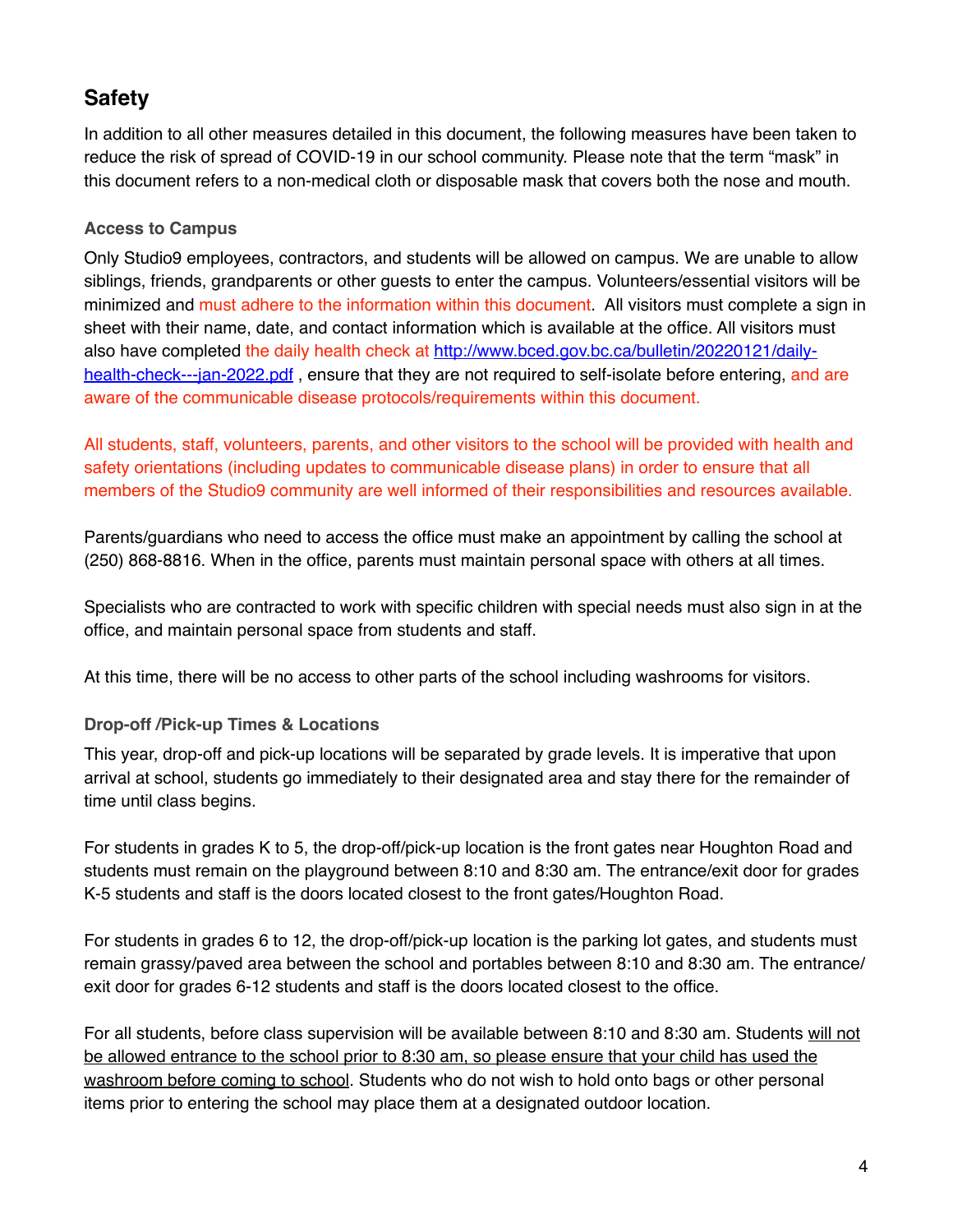After-school supervision for all students will be available between 3:30 and 3:45 pm. Students will not be allowed re-entrance to the school after leaving the facilities at 3:30 pm, so teachers will encourage students to use the washroom prior to leaving for the day.

Parents, guardians, and others will not be able to enter the Studio9 grounds during drop-off/pick-up. Parents or other designates are asked to wait on the sidewalk outside of Studio9 for their child to be dismissed to them. Parents or other designates are kindly asked to ensure personal space and avoid crowding among each other and among students.

Students in grades 10 to 12 will be allowed off campus during lunchtime, but must sign in upon return. This sign-in will include information as to where the student visited during the lunch period.

We will not be able to accommodate late arrivals, nor can we accommodate changes in a student's drop-off schedule. We are counting on the support of parents/guardians or designate to ensure their children are dropped off and picked up on time daily.

Should parents/guardians or designate not pick up their child within the designated after school supervision time frame, an emergency contact will be called to pick up the child. Please make sure to provide up-to-date emergency contact information to the office.

#### **Screening**

The first step in screening is the responsibility of parents/guardians to assess their children daily before sending them to school. Parents/guardians must assess their child each morning for symptoms of common cold, influenza, COVID-19, or other infectious respiratory disease before sending them to school. Parents/guardians, students, and staff must use the daily health check web link at [http://](http://www.bced.gov.bc.ca/bulletin/20220121/daily-health-check---jan-2022.pdf) [www.bced.gov.bc.ca/bulletin/20220121/daily-health-check---jan-2022.pdf](http://www.bced.gov.bc.ca/bulletin/20220121/daily-health-check---jan-2022.pdf) prior to coming to school.

Students and staff must adhere to the protocols as provided on the daily health check web link. This includes being asked to stay at home, self-monitor, self-isolate, or seek further medical advice. Staff must stay home and parents must keep their child(ren) home if they are sick.

When a staff member, student or other persons entering the school can return to school depends on the type of symptoms they experienced, as indicated on the daily health check web link [http://](http://www.bced.gov.bc.ca/bulletin/20220121/daily-health-check---jan-2022.pdf) [www.bced.gov.bc.ca/bulletin/20220121/daily-health-check---jan-2022.pdf](http://www.bced.gov.bc.ca/bulletin/20220121/daily-health-check---jan-2022.pdf) and the BCCDC 'When to get tested for COVID-19' resource [\(http://www.bccdc.ca/health-info/diseases-conditions/covid-19/testing/](http://www.bccdc.ca/health-info/diseases-conditions/covid-19/testing/when-to-get-a-covid-19-test) [when-to-get-a-covid-19-test](http://www.bccdc.ca/health-info/diseases-conditions/covid-19/testing/when-to-get-a-covid-19-test)).

Please not that we do not require a health-care provider note (i.e. a doctor's note) to confirm the health status of any individual, beyond those required to support medical accommodation as per usual practices.

We will continue to follow Interior Health instruction for reporting student and staff absenteeism due to health concerns.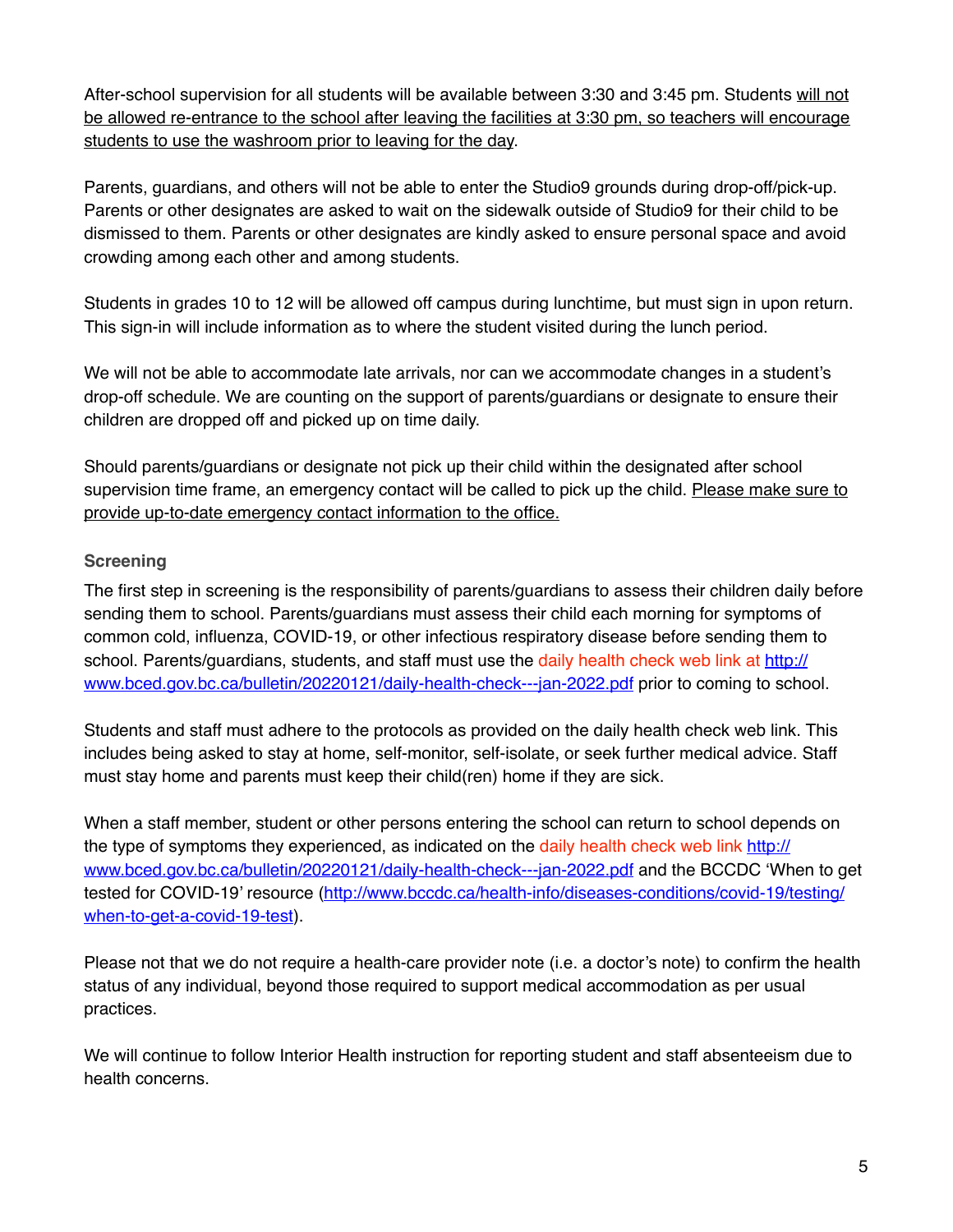Staff will also be required to complete the daily health check prior to entering the school, and sign in immediately when entering the school to confirm that they have completed the daily health check and are clear to attend work for the day.

#### **Both staff and parents/guardians of students must sign and return the form at the end of this document verifying that they understand and will abide by the daily screening process prior to sending their child to Studio9 each morning. This must be returned to** [office@studio9.ca](mailto:office@studio9.ca) **AT THE START OF THEIR ATTENDANCE AT STUDIO9 in order for your child to attend school.**

If a student or staff member develops symptoms of illness while at school, the following protocol will be adhered to:

- Provide the student/staff member with a space where they can wait comfortably and is separated from others; younger children must be supervised when separated and the supervising staff member(s) may choose to wear a mask, should avoid touching bodily fluids as much as possible, and practice diligent hand hygiene.
- If the student/staff member is experiencing respiratory symptoms and would like to wear a mask, one will be provided for them if they do not have one with them.
- Make arrangements for the student/staff to go home as soon as possible; if the student's parent/ guardian cannot be contacted the emergency contact will be called for pick-up.
- After the student leaves, the areas used by the student/staff member where their bodily fluids may have been in contact with will be cleaned and disinfected; a 'terminal clean' where the entire room is cleaned and disinfected is not necessary.
- A request that the student/staff seek guidance using the link [http://www.bced.gov.bc.ca/bulletin/](http://www.bced.gov.bc.ca/bulletin/20220121/daily-health-check---jan-2022.pdf) [20220121/daily-health-check---jan-2022.pdf](http://www.bced.gov.bc.ca/bulletin/20220121/daily-health-check---jan-2022.pdf) prior to coming back to school.

Students and staff who experience seasonal allergies or other COVID-19-like symptoms, which are related to an existing condition, can continue to attend school when they are experiencing theses symptoms as normal (if any change in symptoms occurs, they should seek assessment by a healthcare provider).

When a student or staff member can return to school after illness depends upon the type of symptoms that they experienced, if a COVID-19 test is recommended and the result of their test. Please see [http://](http://www.bced.gov.bc.ca/bulletin/20220121/daily-health-check---jan-2022.pdf) [www.bced.gov.bc.ca/bulletin/20220121/daily-health-check---jan-2022.pdf](http://www.bced.gov.bc.ca/bulletin/20220121/daily-health-check---jan-2022.pdf) for more information.

#### **Hygiene**

Rigorous hand washing with plain soap and water will take place for both students and employees:

- after entering and before departing the school buildings
- before and after snacks and meals
- before and after breaks/outdoor play
- after using the washroom
- after using a tissue
- after coughing or sneezing
- when hands are visibly dirty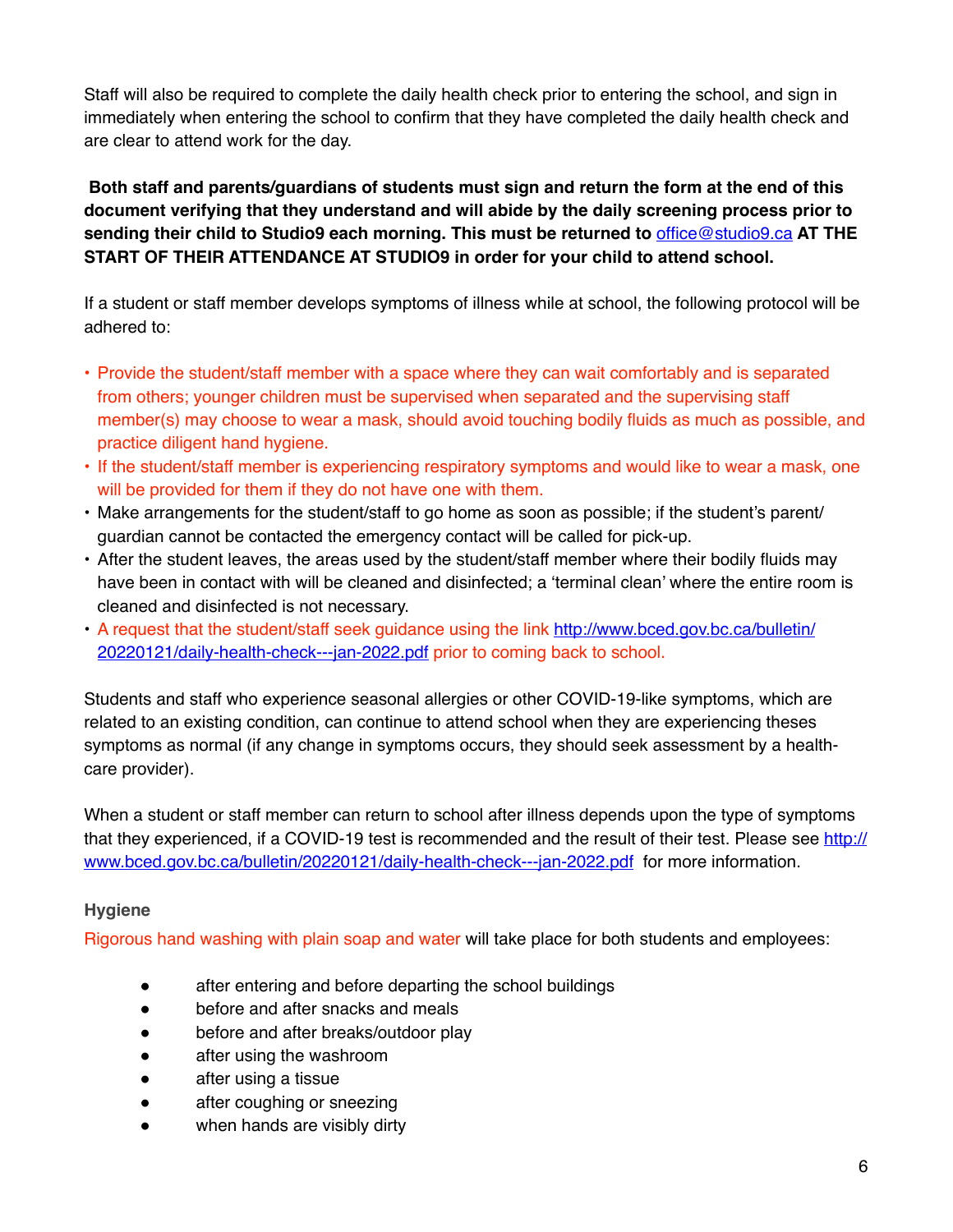when moving between different learning environments

Additionally, teachers will wash their hands:

- before and after applying any First Aid or medication to students or self
- before and after handling food or assisting students with eating
- after contact with bodily fluids (runny noses, spit, vomit, blood)
- after cleaning tasks
- after handling garbage
- after removing gloves

Students and staff must wash hands with soap and water for at least 20 seconds, doing so using their designated classroom sink or hand washing station.

Hand sanitizer containing at least 60% alcohol will be available at entrance/exit points and throughout the school. WorkSafeBC hand washing signage will be posted near all sinks to communicate good hand washing practices. Students and staff will be asked to use hand sanitizer upon immediate entry to the school, and it will be used when hand washing is not readily available.

#### **School Gatherings and Events**

Assemblies and other in-school gatherings will no longer have a specific capacity limit; all staff and students are able to attend an assembly/gathering. Until April 7, 2022, extracurricular and social gatherings that bring together members of the school community beyond staff, students, and necessary volunteers will not exceed 50 people or 50% capacity (whichever is greater). After April 7, 2022, all school gatherings and events will return to 100% capacity.

## **Physical/Social Distancing**

Physical/social distancing will not be enforced with students and staff during the 2021-2022 school year. However, students and staff will be reminded about respecting personal space. We will return to classroom and learning environment configurations and activities that best meet learner needs and preferred educational approaches, while still allowing for space between people.

Masks will no longer be required for grades Kindergarten to 12 students and staff when inside the school. The decision to wear a a mask or face covering is a personal choice, and we at Studio9 will support and respect this choice. Studio9 will have disposable masks available at the office for those who would have forgotten their mask and would like to wear one.

 Studio9 will be following the strategies below during in-class instruction and for all related school activities:

- Avoidance of all close greetings (e.g. handshakes and hugs), with regular reminders for students to keep "hands to self"
- Encouraging students and staff not to touch their faces
- Designated areas for pick-up, drop-off, and outdoor recess/lunch breaks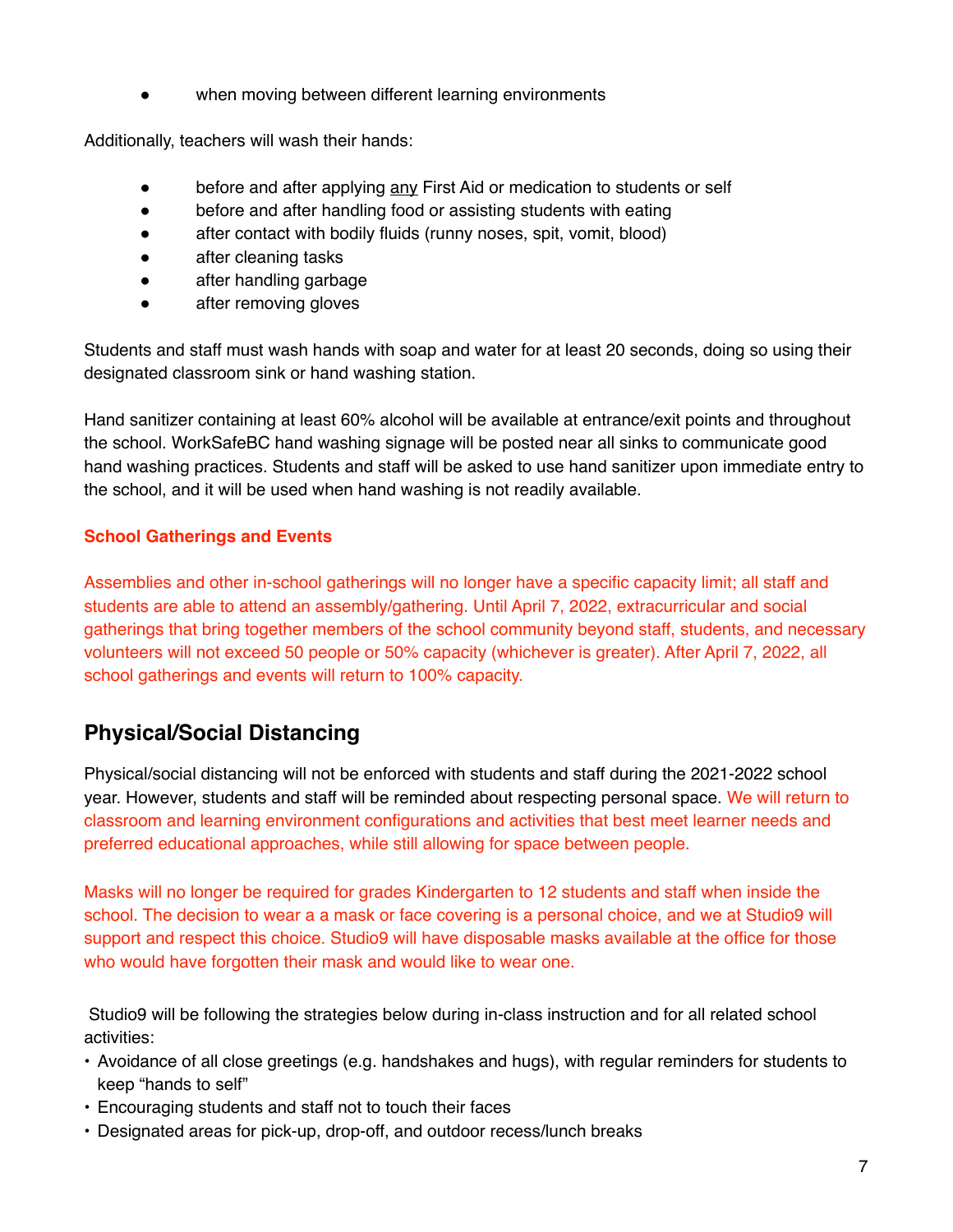- Teachers are encouraged to take students outside more often for learning opportunities (including those that involve physical health/education) and breaks
- Managing the flow of people in hallways and bathrooms
- Assemblies will be held within gym with students/staff spread out in the space as much as possible
- Parent/teacher and IEP meetings will be held virtually in order to minimize contact with those outside of the school setting
- Limiting attendees from outside of the school to the minimum number necessary (e.g. school staff, visitors etc.) to meet its purpose.
- Gatherings or events at the school, including social gatherings of students and/or staff, will comply with the PHO Order for Gatherings and Events.

#### **Cleaning/Disinfecting Standards & Routines**

 On a continuous basis, a thorough cleaning and disinfecting has been undertaken of every classroom, hallway, and all common spaces in all buildings. Signage has also been placed around the school reminding students and staff of enhanced cleaning and hygiene standards and how to follow them.

During the school day, teachers will manage the cleaning routines inside their classroom, in addition to the regular cleanings provided by our custodian. Cleaning will occur at least once per day. These include:

- Cleaning high-contact surfaces such as desks, tabletops, door handles, toilet handles, faucet handles, light switches, hand railings, lockers, desks/tables (if used by multiple students in a Learning Group), keyboards, appliances, shared equipment, and bottle filling stations, using the disinfectant provided.
- Before and after snacks and lunch, tabletops will be sprayed with disinfectant and let sit for 30 seconds before touching.
- Reminding students and assisting them in regular cleaning of their personal supplies.
- Refraining from the use of shared equipment (equipment will be designated for staff only and will be disinfected after each use).
- Some frequently touched items like toys or manipulatives may not be able to be cleaned often (e.g.
- fabrics) or at all (e.g. sand, foam, Playdoh, etc.). These items can continue to be used, if hand hygiene is practiced before and after use.

Enhanced cleaning standards will be undertaken by our custodian each day after dismissal. This includes:

- General cleaning and disinfecting of the premises will occur at least once a day.
- Frequently-touched shared surfaces will be cleaned and disinfected at least once a day (e.g. door knobs, light switches, toilet handles, tables, desks, and chairs.)
- Cleaning and disinfecting any surface that is visibly dirty.
- Garbage containers will be emptied daily.
- Disposable gloves will be worn when cleaning blood or body fluids (e.g. runny nose, vomit, stool, urine).
- Hands will be washed before wearing and after removing gloves.
- Washrooms will be cleaned at least once a day.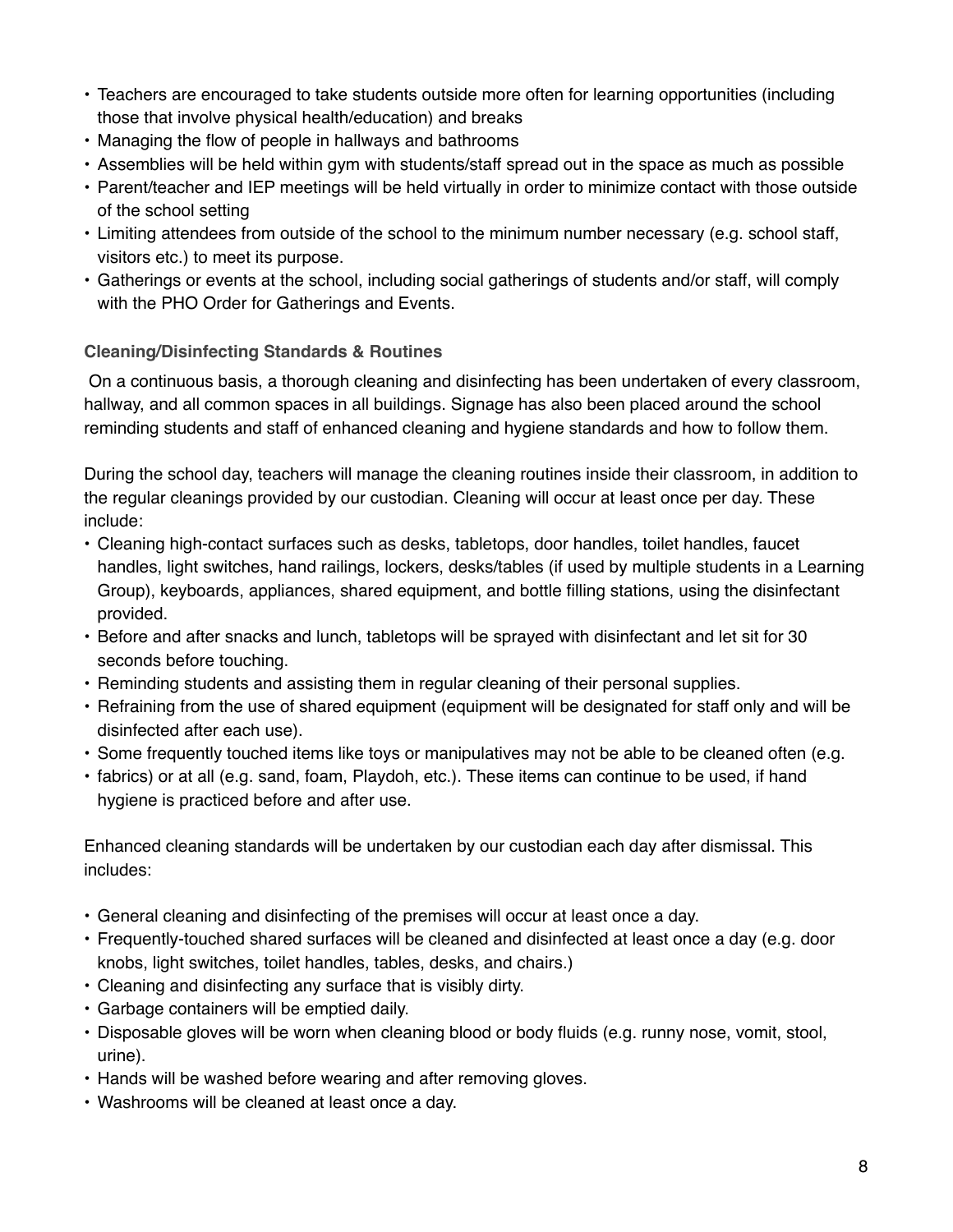• Frequent cleaning of areas/equipment commonly used by staff members (photocopier, staff room fridge door handles, etc.)

There is no evidence that the COVID-19 virus is transmitted via textbooks, paper or other paper-based products, including glossy and laminated products. As such, Studio9 will not need to limit the distribution of books or paper based educational resources to students because of COVID-19. There is no need for these items to be cleaned and disinfected or quarantined for any period of time, or for hand hygiene to be practiced before or after use.

#### **Materials & Personal Belongings**

#### Students and Staff:

Personal belongings may be brought to school, but students/staff are encouraged not to share times that come into contact with the mouth (e.g. food, drinks, unwashed utensils, and wind instruments). For students, please make sure to have supply items that teachers request via the school supply lists (see [www.studio9.ca](http://www.studio9.ca)) with your child, as sharing of items such as pencils, pens, colouring pencils or markers, rulers, calculators, or other materials is not encouraged. Students will once again be allowed to use the water fountains.

Lockers and hangers for personal items will be in use. Upon arrival to school, students will place their backpack, jacket, and other necessary items in their locker or at their hanger.

**Lunch, Snacks, Daily Breaks** 

Hot lunch will be available this year for students and staff, with specific protocols in place. For students in grades K-5, snacks and lunches will be eaten in the classrooms. For students in grades 6-12, snacks will be eaten outside during recess time. At lunchtime, students in grades 6-12 will be eating in the gymnasium, and must wash hands before and immediately after eating. Microwaves will not be available for student use.

Hot lunch will be prepared and served according to Food Safe rules and guidelines that are appropriate for the school setting. Students in grades K to 5 will have their hot lunch delivered on a trolly and placed outside of the classroom so that personal space is maintained between the person serving hot lunch and the students in grades K to 5. Trollies will be brought back to the cafeteria by homeroom teachers between 12:15 and 12:30 pm. Students in grades 6 to 12 will have their hot lunch dropped of at the gym just prior to the start of lunch. Trollies will be placed in the gym for dirty dishes and cutlery to be collected. Trollies of dirty dishes/cutlery will be transported back to the cafeteria at the end of the lunch eating period.

Students will be encouraged not to share any food or beverages, and we ask parents not to bring in classroom treats at this time. If it is necessary to bring food into the classroom to share, food must be from a registered commercial business and able to be served with limited touching. Students will not be allowed to access outside food deliveries, such as parents dropping off lunch or Skip the Dishes.

At lunchtime, students will be dismissed for outdoor recess by the teacher/teaching assistant after fifteen minutes of designated eating time. All students will clean/sanitize their eating area and must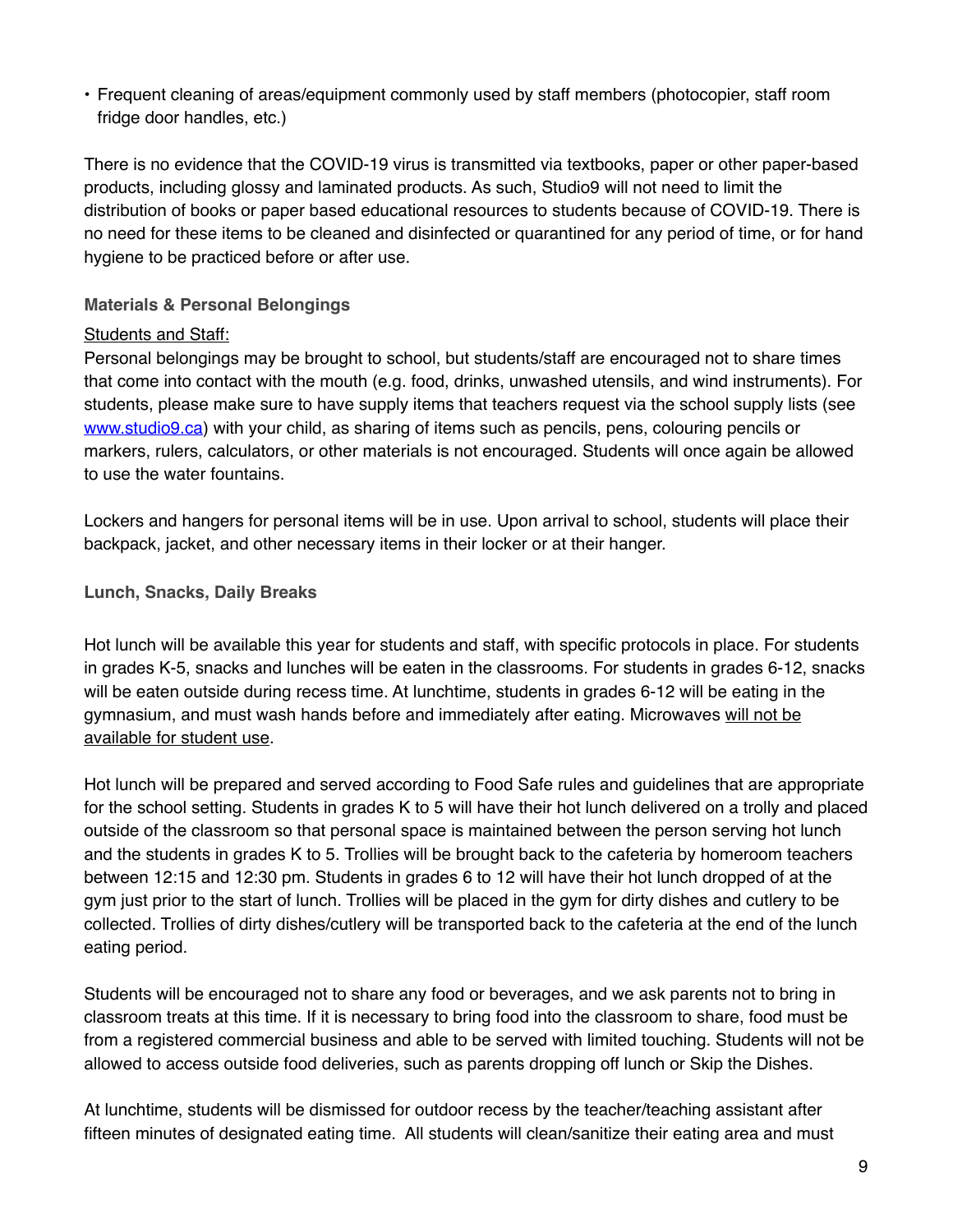leave the classroom/gymnasium immediately. Students will be supervised outside in their specific grade-level area by a teaching assistant. Students will not be allowed to congregate in hallways or common areas. The use of the play structures and group games are now permitted. Some personal use sporting equipment may be provided and hand hygiene will be performed before and after use.

At the end of outdoor recess/lunch, students are to sanitize their hands and then go directly to their classroom to wash their hands.

#### **Personal Protective Equipment**

Employees are not required to wear Personal Protective Equipment (PPE), including masks, but may choose to do so. In this case, employees will be asked to bring their own PPE.

#### **Facilities**

All facilities will be open to students and staff, when needed. When moving from one classroom to another, staff/students will be required to practice hand hygiene.

In the staff and students washrooms, we will continue to use paper towel to dry hands instead of air dryers.

Whenever possible, teachers will be encouraged to use outdoor space for learning/recreational opportunities.

#### **Transportation/Field Trips**

As Studio9 does not have bus transportation, no measures will be taken to enhance safety in this area. Field trip transportation may be on foot (within walking distance) or on public transportation (all protocols for using public transportation will be followed). The use of parent volunteers for driving groups will again occur, with the following preventative measures in place:

- Parent volunteers (both driving and supervising) must be trained in and strictly adhere to required health and safety guidelines, including this document.
- Staff, students, and parent volunteers are in educated in/in alignment with applicable local, regional, and federal public health recommendations and Orders, and how this applies to the field trip location.
- Studio9 will make every effort to avoid a venue/location that places additional requirements that could prevent a staff member/student from being able to participate. If this is not possible, Studio will require participants to confirm that they are able to meet the additional requirements (i.e. able to provide proof of vaccination).

#### **People Movement**

Movement of students around and between buildings and will be minimized and managed by a teacher or teaching assistant. Directional indicators managing flow of people will be placed within the building. Students will remain in their designated classroom unless they are directed by a staff member to go to another area within the school campus, need to use the washroom, are going out/in from recess/lunch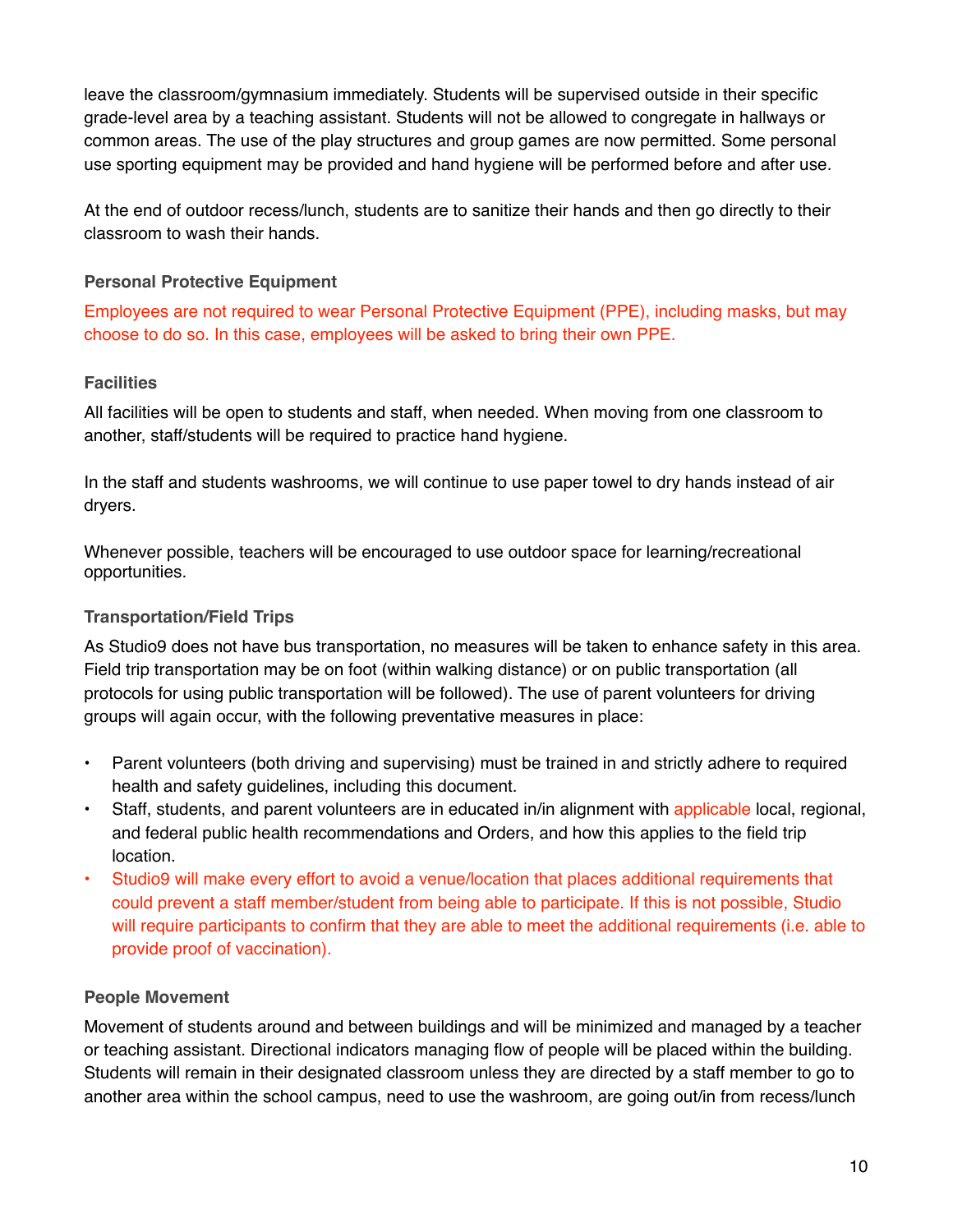breaks, or are coming to/leaving school for the day. Students will be reminded of maintaining personal space when moving throughout the building.

#### **School Ventilation Systems**

No new improvements to school ventilation systems are required at this time. We will be encouraging teachers to open windows during class time (weather permitted) and use outdoor space for learning opportunities.

In order to enhance school ventilation, Studio9 will:

- Encourage teachers to move activities and classrooms outside when space and weather permit.
- Whenever possible, opening windows if weather permits.
- When using air conditioners and fans in ventilated spaces, air will be moved from high places to lower places instead of blowing air directly from one person's breathing some to another's.
- When using air conditioners and fans in ventilated places, horizontal cross breezes will be avoided.
- Use of portable air conditioners and fans in unventilated spaces with doors and windows closed will be avoided, except when necessary during high or excessive heat events.

In the case where our ventilation system is temporarily compromised (e.g. partial power outage, ventilation break down), classroom windows are required to be opened until the situation can be rectified.

#### **Special Education Support**

Studio9 will continue to offer students who have documented special needs with both an IEP and recommended supports that are available within the school setting. Parents/guardians of students with an IEP will be invited to IEP meetings via the Zoom platform, three times per year. Some students may be provided with outside supports, such as occupational therapy, counselling, and speech pathology. In this case, the individual who provides the outside supports (Occupational Therapist, Counsellor, Speech Pathologist) must maintain personal space, and practice sanitization/disinfecting protocols of Studio9. All visitors to the school must sign in at the office upon arrive, ensuring that they have completed a daily health check.

#### **Regulations Regarding Specific Classes**

#### Foods and Nutrition/Culinary Arts

As part of the learning program, when food is prepared and consumed by the same students, the following additional safety procedures apply (as well as Food Safe practices):

- 1. Cleaning and disinfecting protocols must be maintained.
- 2. Diligent hand washing for at least twenty seconds, including at the beginning and end of class, before and after handling food, before and after eating/drinking, and when hands are visibly dirty.
- 3. Sanitizers and disinfectants used are approved for use in a food service application and are appropriate for use against COVID-19.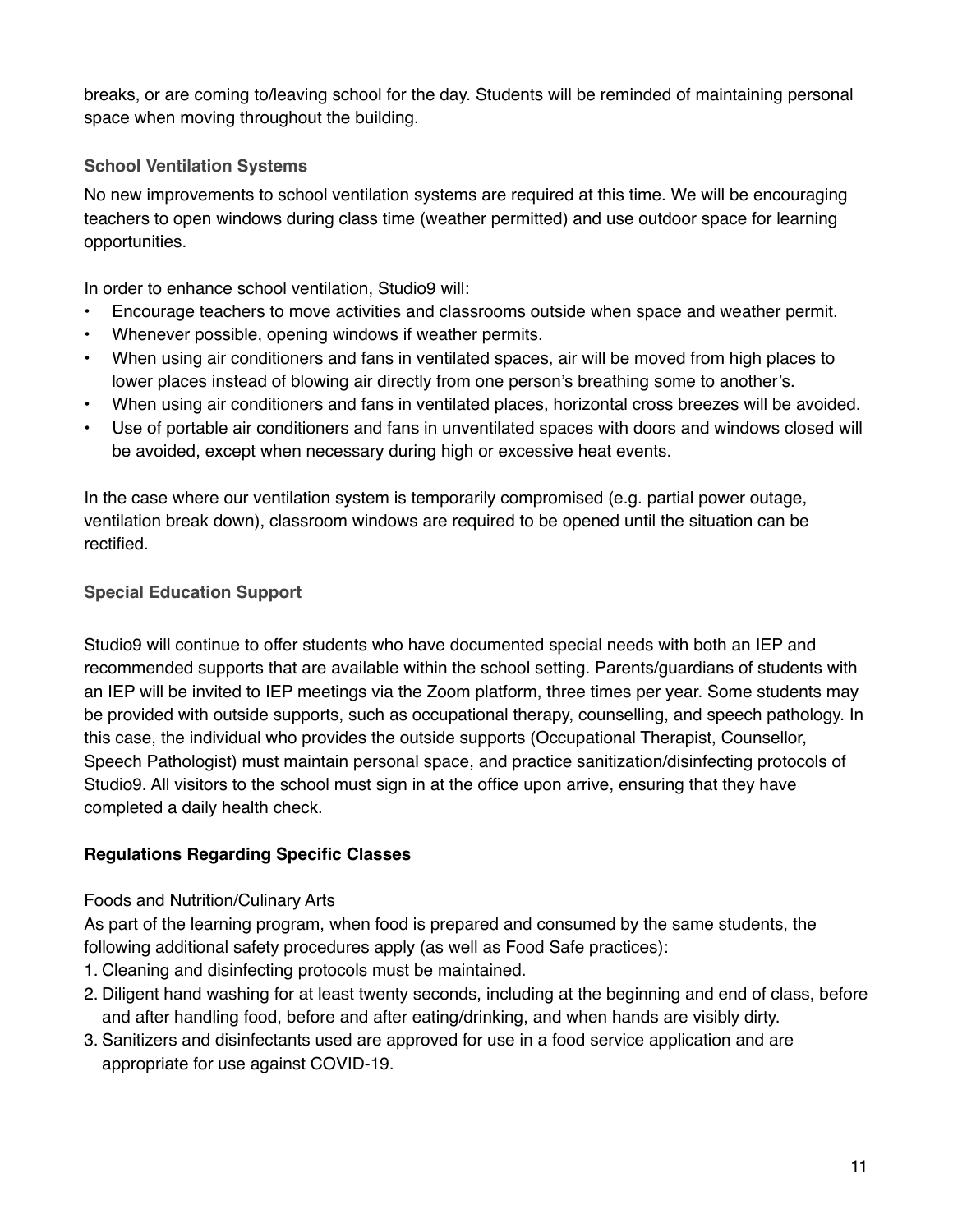#### Music Programs

As part of the learning program, the following additional safety procedures apply:

- 1. Students and staff will be spaced apart, if able to do so.
- 2. Cleaning and disinfecting protocols applied to shared equipment.
- 3. Equipment that touches the mouth should not be shared unless cleaned and disinfected in between uses.

#### Dance/Physical and Health Education

As part of the learning program, the following additional safety procedures apply:

- 1. Encouragement of outdoor programs as much as possible.
- 2. Students and staff should be spread out during physical activity, if able to do so.

#### Drama/Theatre

As part of the learning program, the following additional safety procedures apply:

- 1. Encouragement of outdoor programs as much as possible.
- 2. Students and staff should be spread out within the space available, if able to do so.
- 3. Shared equipment such as set pieces, props, cameras, etc. should be cleaned and disinfected; proper hand hygiene will be practiced before and after use.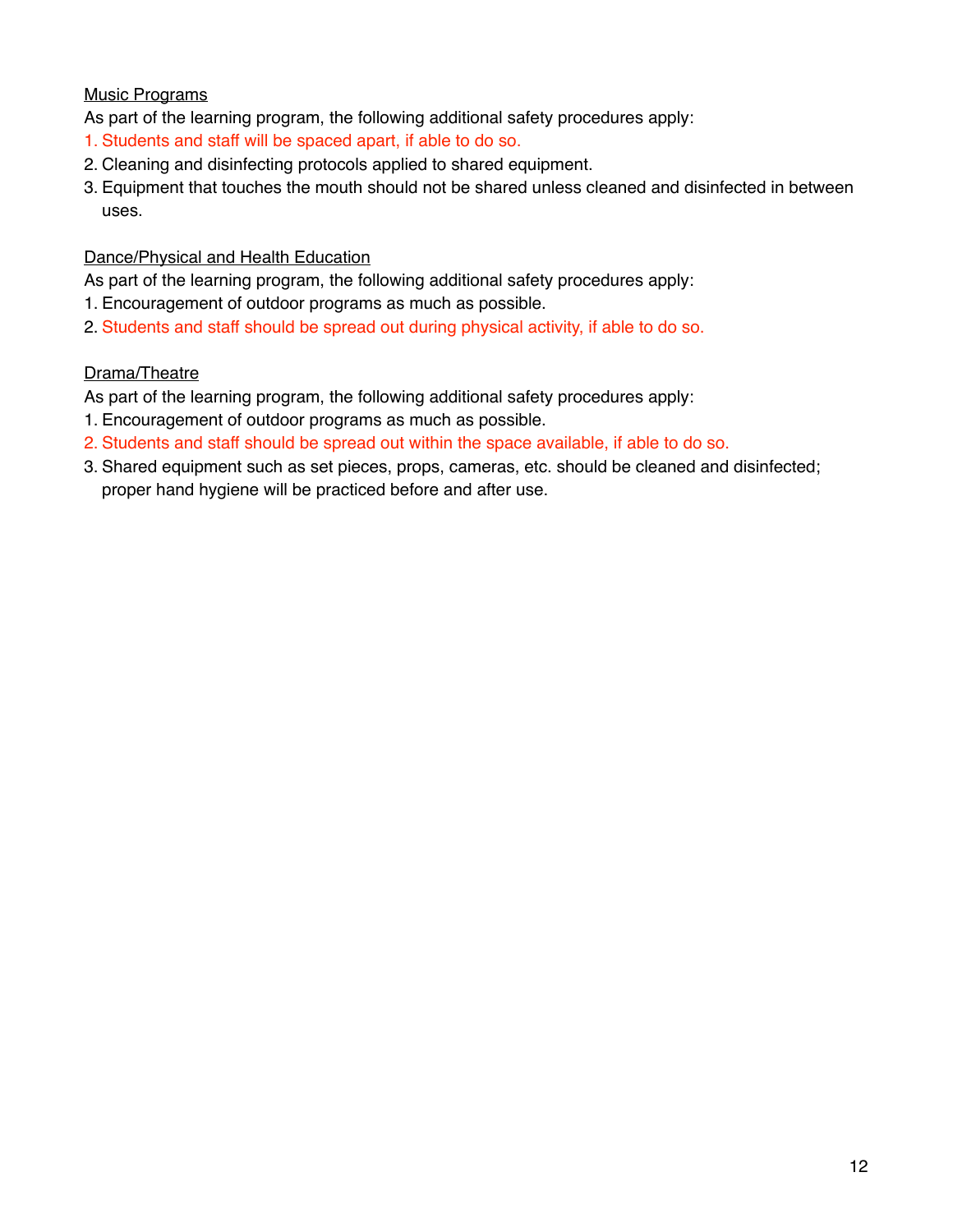

# **Confirmation of Understanding and Agreement of Daily Health Check Screenings for the 2021-22 School Year**

By signing below, I agree to screen my child/children (or self, for staff members) for symptoms of illness, including COVID-19, using the B.C. Daily Health Check and What to Do When Sick at <http://www.bced.gov.bc.ca/bulletin/20220121/daily-health-check---jan-2022.pdf>each morning prior to sending your child (or self) to Studio9. I agree to adhere to the instructions on the B.C. Daily Health Check and What to Do When Sick link and in the case that my child develops COVID-19-like symptoms at school, will pick my child up from school immediately (or have a designate pick up your child immediately). For staff who develop COVID-19-like symptoms at school, he/she must leave Studio9 immediately.

In the case where the parent/guardian is not with the child the morning prior to the child attending school, the parent/guardian agrees to inform the carer of the child the instructions above and have them complete the Daily Health Check for their child.

#### FOR PARENTS/GUARDIANS ONLY:

| Designate/emergency contact who will pick up my child in case she/he develops COVID-19-like<br>symptoms while at school. |
|--------------------------------------------------------------------------------------------------------------------------|
|                                                                                                                          |
| Phone number(s) of Designate/Emergency Contact: [1991] [2010] [2010] [2010] [2010] [2010] [2010] [2010] [2010            |
| FOR STAFF ONLY:                                                                                                          |
|                                                                                                                          |
|                                                                                                                          |